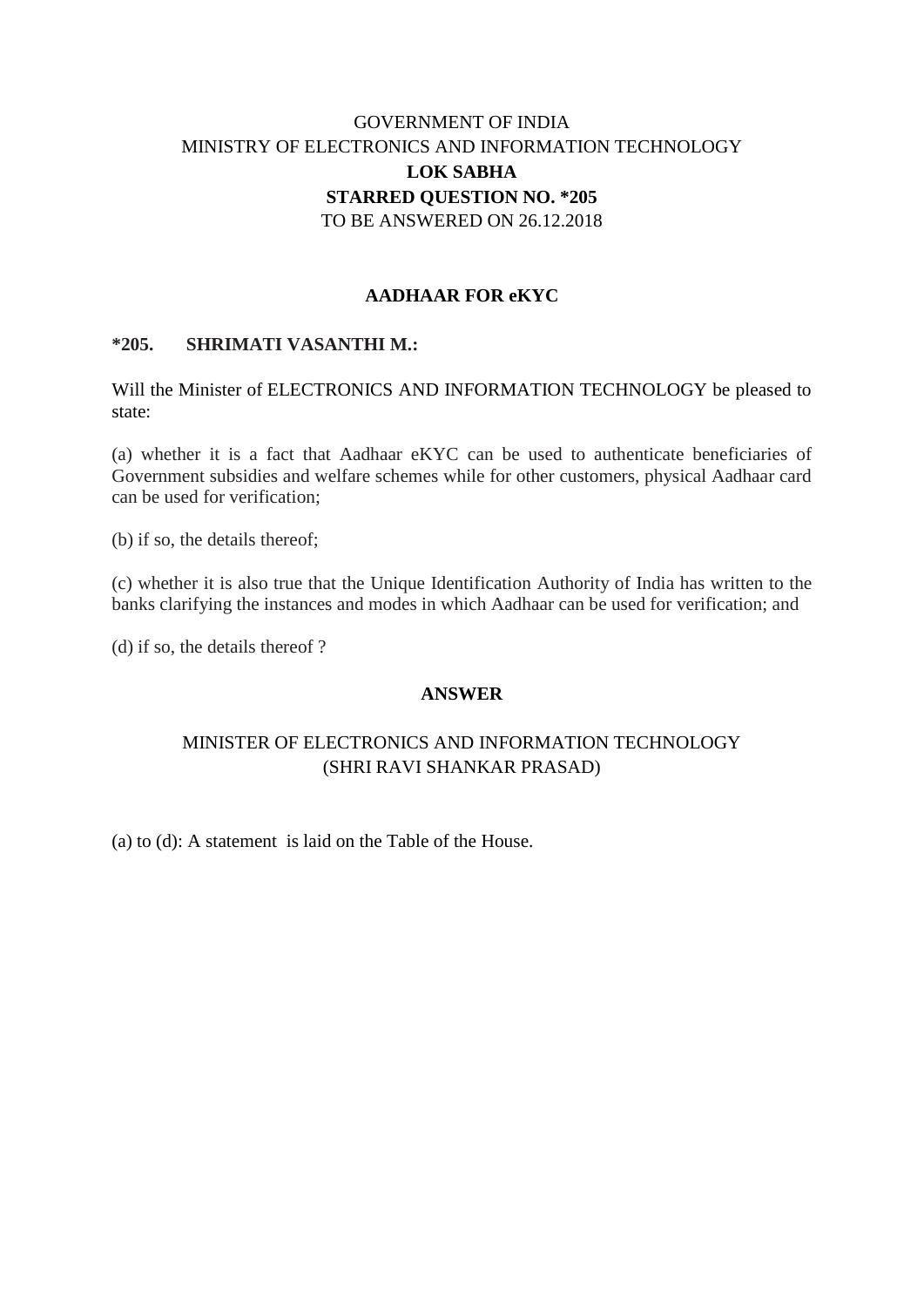## **STATEMENT REFERRED TO IN REPLY TO LOK SABHA STARRED QUESTION NO.\*205 FOR 26.12.2018 REGARDING AADHAAR FOR E-KYC**

**………**

(a) and (b): The Hon'ble Supreme Court in its judgement dated 26/09/2018 in the matter of W.P. (Civil) No. 494 of 2012 & connected matter has upheld Section 7 of the Aadhaar Act 2016, the provisions of which authorizes the Central Government or a State Government to, inter alia, require an individual to undergo authentication or furnish proof of possession of Aadhaar number or apply for an Aadhaar number, as a prerequisite for receiving any subsidy, benefit or service for which expenditure is incurred from the Consolidated Fund of India. In this regard, the Hon'ble Court has recorded the following conclusion in para 446(b) of the judgement:

"(b) Insofar as subsidies, benefits or services to be given by the Central Government or the State Government, as the case may be, is concerned, these Governments can mandate that receipt of these subsidies, benefits and services would be given only on furnishing proof of possession of Aadhaar number (or proof of making an application for enrolment, where Aadhaar number is not assigned). An added requirement is that such individual would undergo authentication at the time of receiving such benefits etc. A particular institution/body from which the aforesaid subsidy, benefit or service is to be claimed by such an individual, the intended recipient would submit his Aadhaar number and is also required to give her biometric information to that agency. On receiving this information and for the purpose of its authentication, the said agency, known as Requesting Entity (RE), would send the request to the Authority which shall perform the job of authentication of Aadhaar number. On confirming the identity of a person, the individual is entitled to receive subsidy, benefit or service. Aadhaar number is permitted to be used by the holder for other purposes as well."

The use of physical Aadhaar Card, without authentication, in order to establish the identity of the Aadhaar number holder, purely on a voluntary basis, is not prohibited by the aforesaid judgement of the Hon'ble Court. On the other hand, certain observations in the judgement expressly contemplate and permit such voluntary use of the Aadhaar number/card by the holder. In this regard, paragraph 367 of the said judgement reads as:

" 367) The respondents may be right in their explanation that it is only an enabling provision which entitles Aadhaar number holder to take the help of Aadhaar for the purpose of establishing his/her identity. If such a person voluntary wants to offer Aadhaar card as a proof of his/her identity, there may not be a problem."

(c) and (d): Yes Sir. The Unique Identification Authority of India (UIDAI) issued a circular dated 23/10/2018 regarding use of Aadhaar for opening bank accounts and withdrawal of money through Aadhaar enabled Payment System (AePS). The circular, inter-alia, provided clarification on voluntary use of physical Aadhaar and Aadhaar based authentication by banks of beneficiaries who are availing subsidies, benefits, services covered by Section 7 of Aadhaar Act.

\*\*\*\*\*\*\*